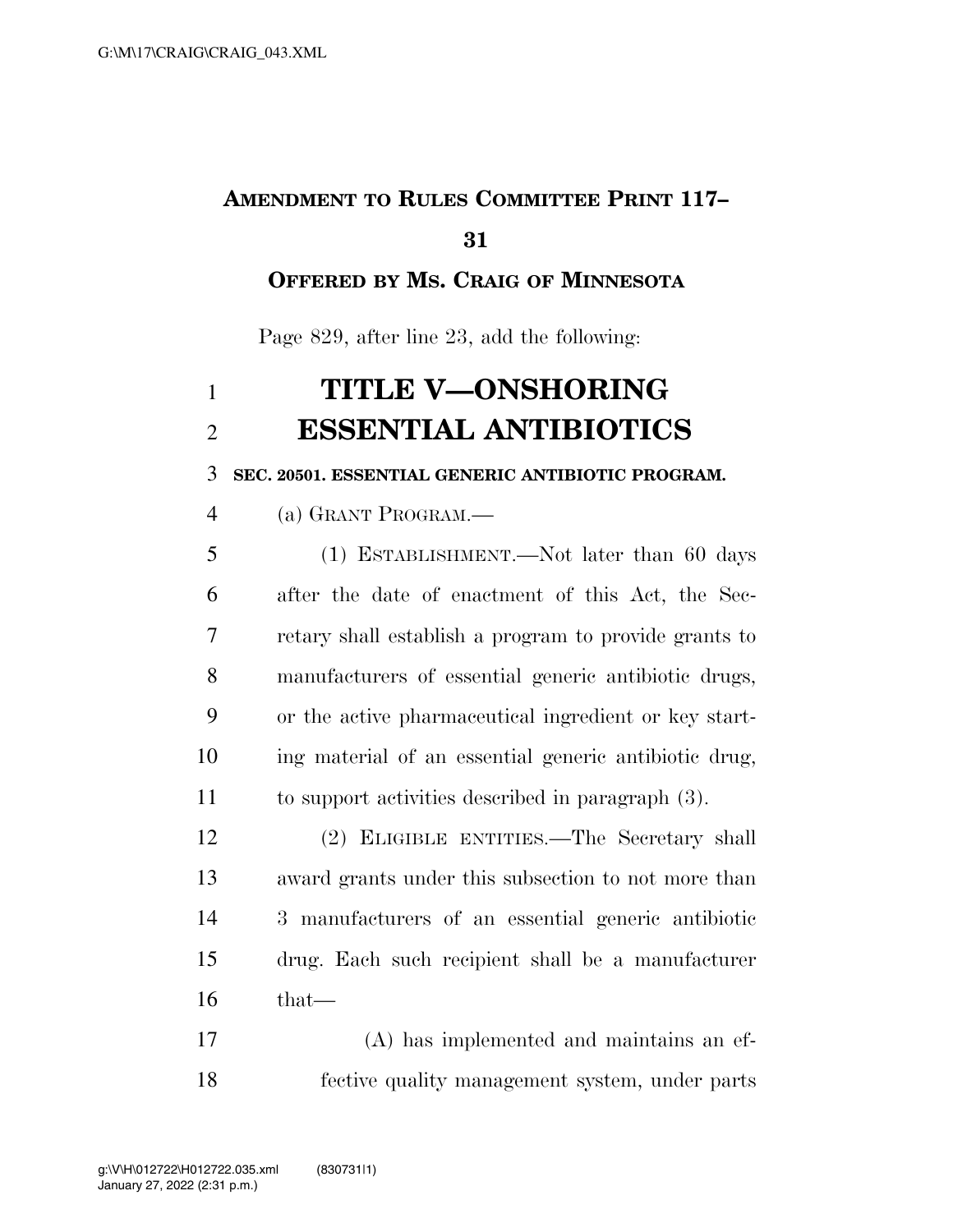| $\mathbf{1}$   | 210 and 211 of title 21, Code of Federal Regu-     |
|----------------|----------------------------------------------------|
| $\overline{2}$ | lations (or any successor regulations);            |
| 3              | (B) has a strong record of compliance with         |
| $\overline{4}$ | the requirements of the Federal Food, Drug,        |
| 5              | and Cosmetic Act (21 U.S.C. 301 et seq.);          |
| 6              | (C) uses complex pharmaceutical manufac-           |
| 7              | turing to produce a finished drug product or ac-   |
| 8              | tive pharmaceutical ingredient pursuant to an      |
| 9              | application approved under section subsection      |
| 10             | (c) or (j) of section $505$ of the Federal Food,   |
| 11             | Drug, and Cosmetic Act (21 U.S.C. 355);            |
| 12             | (D) commits to using advanced manufac-             |
| 13             | turing in its manufacturing operations; and        |
| 14             | (E) has existing manufacturing facilities          |
| 15             | and operations in the United States.               |
| 16             | $(3)$ USE OF FUNDS.—A recipient of a grant         |
| 17             | under this subsection may use such grant funds to— |
| 18             | (A) with respect to manufacturing an es-           |
| 19             | sential generic antibiotic drug—                   |
| 20             | (i) expand, upgrade, or recommission               |
| 21             | an existing manufacturing facility located         |
| 22             | in the United States; or                           |
| 23             | (ii) construct a new manufacturing fa-             |
| 24             | cility in the United States; and                   |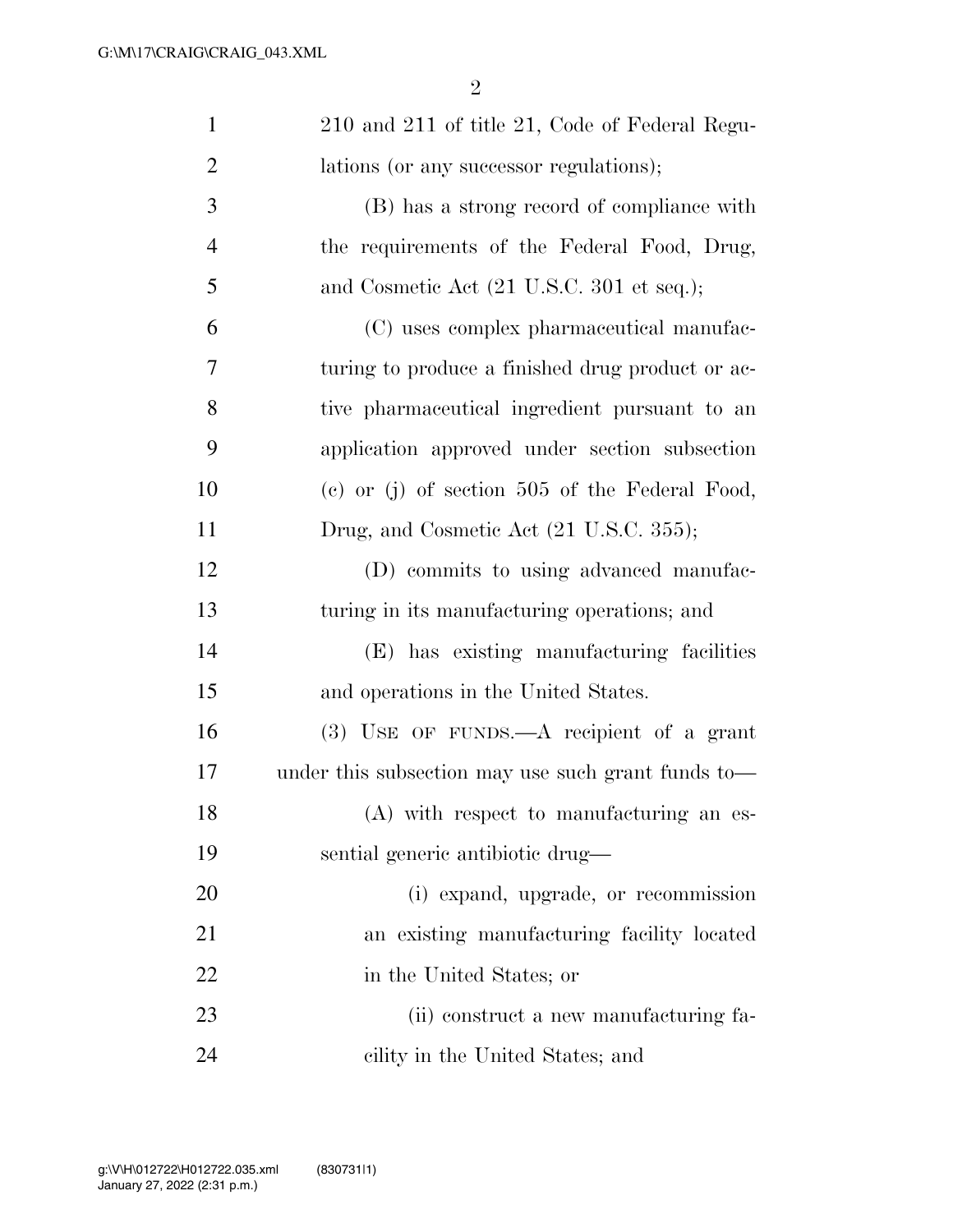(B) manufacture essential generic anti-biotic drugs.

 (b) USE OF FUNDS TO PURCHASE ESSENTIAL GE- NERIC ANTIBIOTIC DRUGS FOR STOCKPILING.—The Sec- retary may use amounts appropriated under this section to purchase, store, stockpile, or disposition essential ge-neric antibiotic drugs manufactured in the United States.

(c) DEFINITIONS.—For purposes of this section:

 (1) ACTIVE PHARMACEUTICAL INGREDIENT.— The term ''active pharmaceutical ingredient'' has the meaning given such term in section 744A of the Federal Food, Drug, and Cosmetic Act (21 U.S.C. 379j–41).

 (2) ESSENTIAL GENERIC ANTIBIOTIC DRUG.— The term ''essential generic antibiotic drug'' means an antibacterial or antifungal drug approved by the Food and Drug Administration under section 505(j) of the Federal Food, Drug, and Cosmetic Act (21 U.S.C. 355(j)) that the Secretary determines to be medically necessary to have available at all times in an amount adequate to serve patient needs, includ- ing beta-lactams (including penicillin and cephalosporin derivatives) and non-beta lactams (in-cluding tetracycline and aminoglycoside derivatives).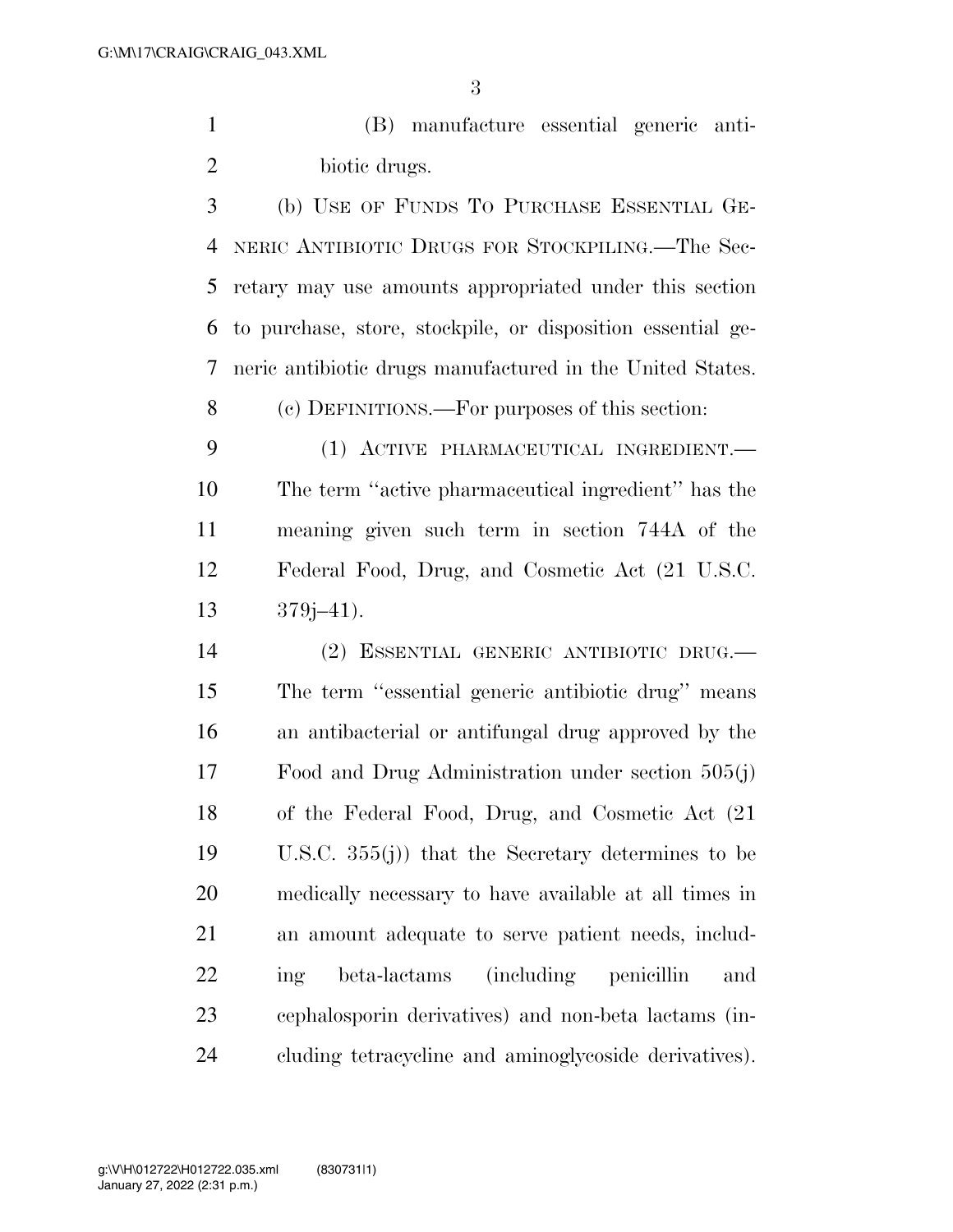(3) KEY STARTING MATERIAL.—The term ''key starting material'' means any component of a drug that the Secretary determines to be critical to the safety and effectiveness of the drug.

 (4) SECRETARY.—The term ''Secretary'' means the Secretary of Health and Human Services.

 (5) UNITED STATES.—The term ''United States'' means the 50 States, the District of Colum-bia, territories, and Tribal lands.

 (d) FUNDING.—For purposes of carrying out this section, there is appropriated, out of amounts in the Treasury not otherwise appropriated, \$500,000,000 for fiscal year 2023, to remain available through September 30, 2025.

#### **SEC. 20502. STUDY AND REPORT.**

 (a) IN GENERAL.—The Secretary of Health and Human Services (referred to in this section as the ''Sec- retary'') shall enter into a contract with an entity under which such entity carries out a study on the manufacture of essential generic antibiotic drugs and issues a report that includes—

 (1) recommendations about which antibiotics the Secretary should prioritize for purposes of the program under section 20501, based on factors that include necessity of use, vulnerability to foreign sup-